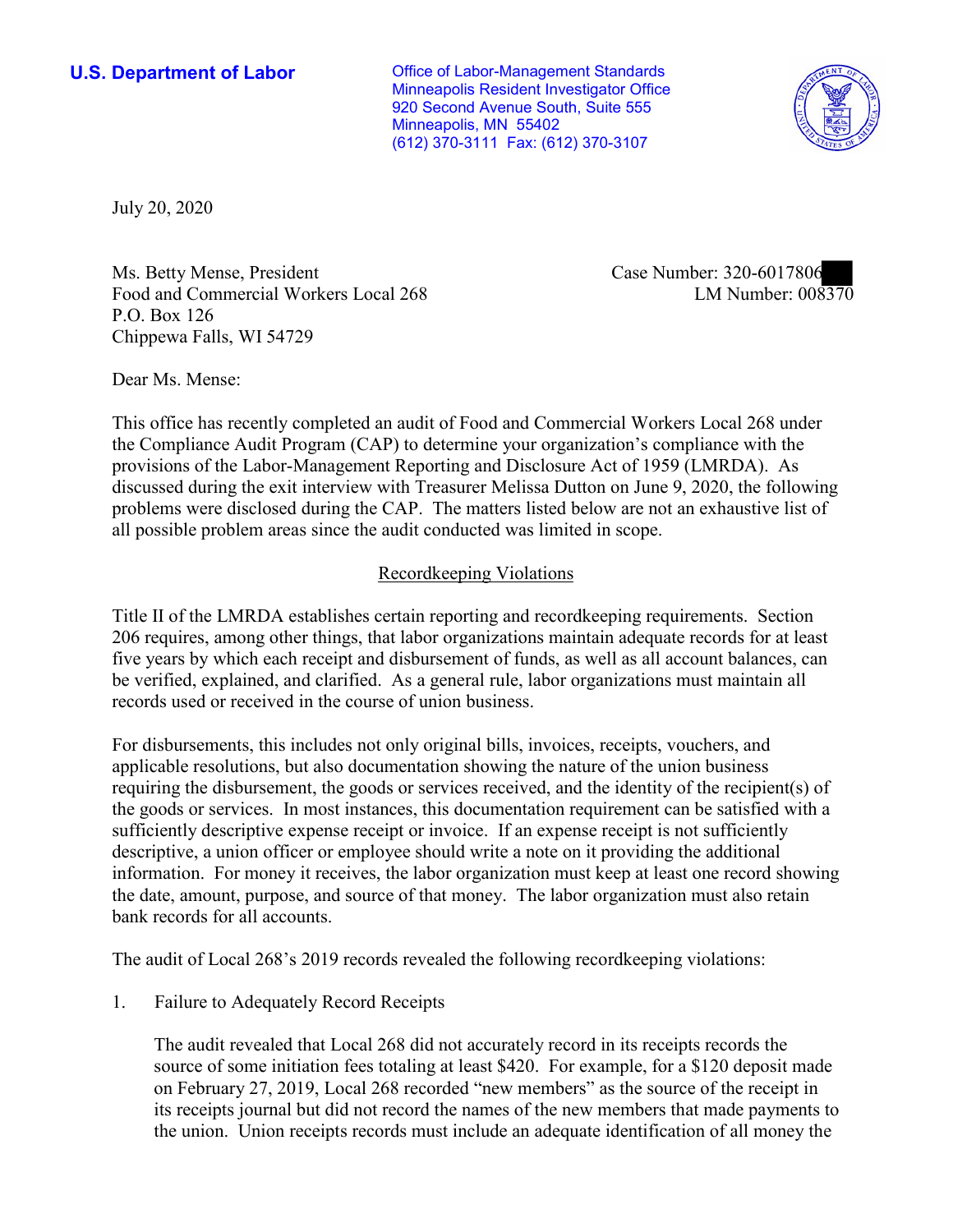union receives. The records should show the date and amount received, and the source of the money.

## 2. Lack of Salary Authorization

 therefore, were correctly reported. During the opening interview, Ms. Dutton stated that Local 268 did not maintain records to verify that the salaries reported in Item 24 (All Officers and Disbursements to Officers) of the LM-3 were the authorized amounts and, officer salaries were in place when she took office and she continued issuing salary payments based on past practice. However, Local 268 did not maintain records that show these salary amounts were properly authorized. The union must keep a record, such as meeting minutes, to show the current salaries authorized by the entity or individual in the union with the authority to establish salaries.

### 3. Disposition of Property

 those items. The union must report the value of any union property on hand at the Local 268 failed to retain adequate records for various gifts that it gave away during the audit period. The audit revealed that Local 268 spent at least \$300 on prizes, including gift cards and movie tickets, which it gave away at its Christmas party; however, Local 268 did not maintain adequate records that identified all of the items given away or the recipients of beginning and end of each year in Item 30 (Other Assets) of the LM-3. The union must retain an inventory or similar record of property on hand to verify, clarify, and explain the information that must be reported in Item 30. The union must record in at least one record the date and amount received from each sale of union hats, jackets, and other items.

 identify the date the items were given away and the recipients of those items. In addition, in the case of items given away to members, the union must retain records that

# 4. Disbursements to Vendors and General Reimbursed Expenses

 receipts totaling \$109.69 and two handwritten notes stating that gift cards were purchased, which is not sufficient. Local 268 did not retain adequate documentation for disbursements to vendors and payments to Ms. Dutton totaling at least \$380. For example, adequate supporting documentation was not retained for \$300 check to cash issued on February 19, 2019. The cash from this check, which was cashed by Ms. Dutton, was used to purchase items for the union's Christmas party. In support of this disbursement, the union maintained vendor

 disbursements. The president and treasurer (or corresponding principal officers) of your As noted above, labor organizations must retain original receipts, bills, and vouchers for all union, who are required to sign your union's LM report, are responsible for properly maintaining union records.

5. 5. Receipts and Disbursements from Christmas Party Reservation Fees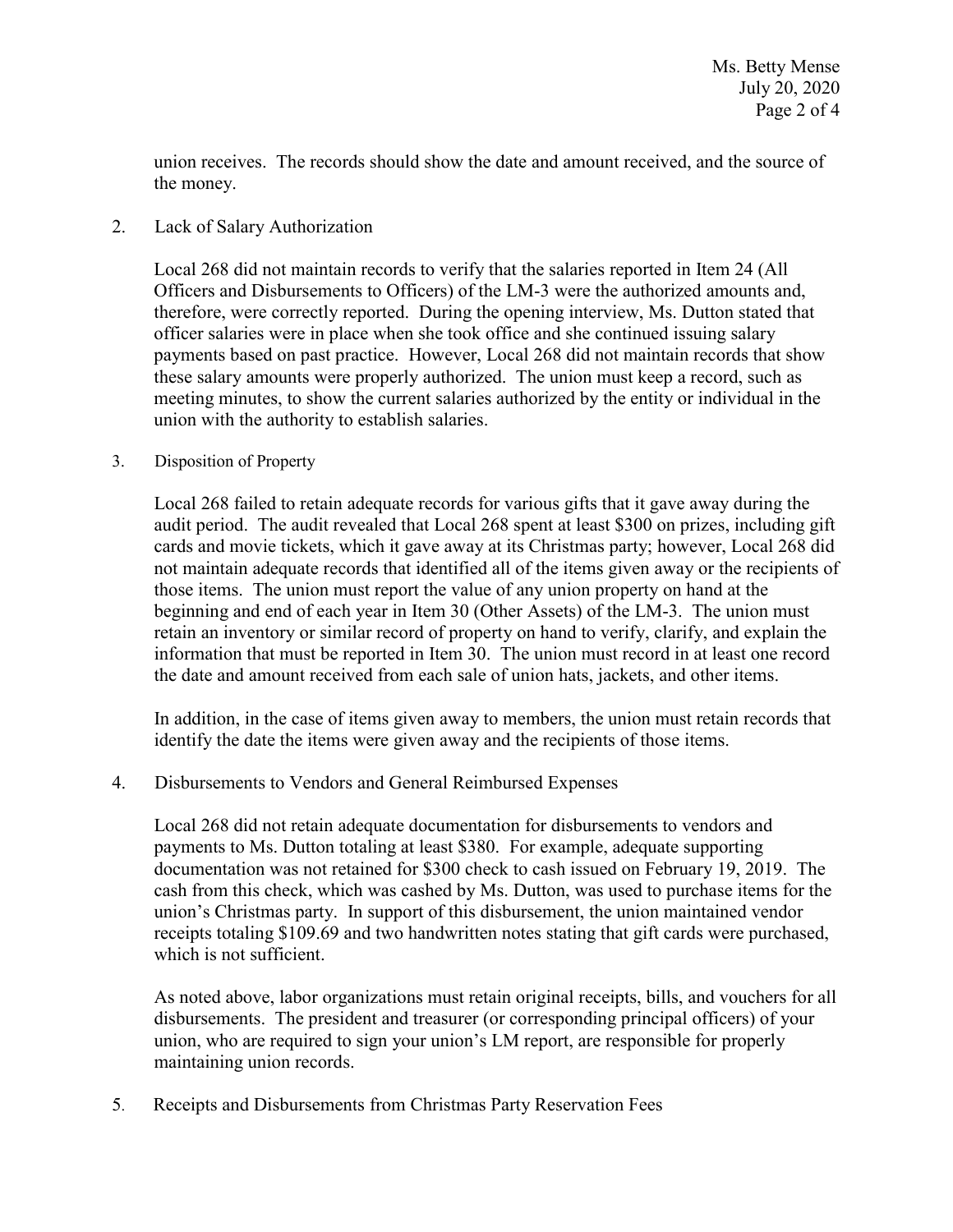subsequently reimbursed their \$10 reservation fees when they arrived at the Christmas party. Local 268 failed to maintain any records to support the reservation fees it collected. At the exit interview, Ms. Dutton advised that Local 268 collected \$10 reservation fees from members who planned to attend the union's Christmas party and that members were Union receipts records must include an adequate identification of all money the union receives. The records should show the date and amount received, and the source of the money.

 members that attended the Christmas party. The members that attended the Christmas party, along with the amount disbursed to them, must be recorded in the union's records. In addition, Local 268 did not retain records to account for the disbursements it made to

 party, along with the amount disbursed to them, must be recorded in the union's records. Based on your assurance that Local 268 will retain adequate documentation in the future, OLMS will take no further enforcement action at this time regarding the above violations.

# Reporting Violations

 Labor Organization Annual Report (Form LM-3) filed by Local 268 for the fiscal year ended The audit disclosed a violation of LMRDA Section 201(b), which requires labor organizations to file annual financial reports accurately disclosing their financial condition and operations. The April 30, 2019, was deficient in the following areas:

1. Acquire/Dispose of Property

 the union gave away prizes, including gift cards and movie tickets, totaling at least \$300 at its Christmas party. The union must identify the type and value of any property received or given away in the additional information section of the LM report along with the identity of categories if appropriate such as "members" or "new retirees." In addition, the union must Item 13 (During the reporting period did your organization acquire or dispose of any assets in any manner other than by purchase or sale?) should have been answered, "Yes," because the recipient(s) or donor(s) of such property. The union does not have to itemize every recipient of such giveaways by name. The union can describe the recipients by broad report the cost, book value, and trade-in allowance for assets that it traded in.

2. Disbursements to Officers

Local 268 did not include reimbursements to officers totaling at least \$270 in the amounts reported Item 24 (All Officers and Disbursements to Officers), Column E (Allowances and Other Disbursements). Local 268's disbursements records indicate that its officers received reimbursed expenses totaling \$270; however, the total amount reported in Column E of Item 24 was \$0. It appears the union erroneously reported its officers' reimbursed expenses in Item 54 (Other Disbursements).

The union must report most direct disbursements to Local 268 officers and some indirect disbursements made on behalf of its officers in Item 24. A "direct disbursement" to an officer is a payment made to an officer in the form of cash, property, goods, services, or